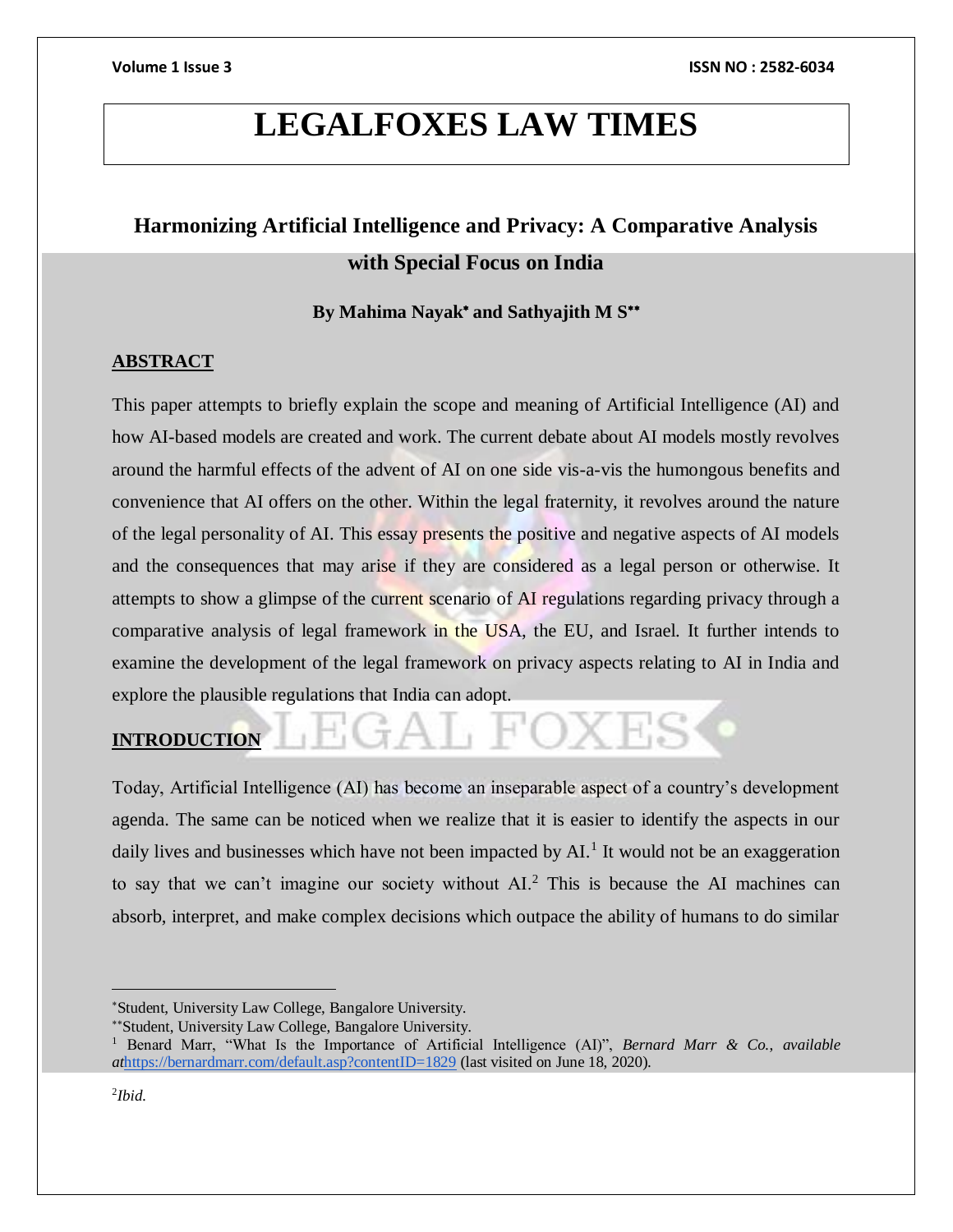functions.<sup>3</sup> Hence, with the rapid development of AI in the 21st century, all countries are gearing up to be ahead of each other in its implementation and advancement. This development also requires an efficient, sustainable, and strong legal framework which governs different aspects of AI.

# **MEANING OF AI**

AI, as the name itself suggests, is intelligence or ability which is artificial, and not human. It is a technique expressed by a machine or a non-human entity that has characteristics or abilities of a human, like problem-solving, decision making, and speech recognition *inter alia*. It trains computers into accomplishing complex tasks that usually require human intelligence. AI is typically defined as the "*science of making computers do things that require intelligence when done by humans*".<sup>4</sup> Hence, the goals of AI include learning, reasoning, and perception.<sup>5</sup>

While discussing AI, we also have to give cognizance to terms like Machine Learning and Neural Networks which are involved in developing the AI machines.

Machine Learning is an application or sub-field of AI where the machine learns by itself by utilizing the provided data without the interference of a human. Its primary task is to predict the future or do something it wasn't programmed to do. For example, Netflix suggesting its users watch a show or movie based on their previous viewing pattern. At its core, Machine Learning is a simple way of achieving AI.

The Neural Network is a computer system modeled after the human brain. In simple words, a neural network is a computer simulation of the way biological neurons work within a human brain.<sup>6</sup> It is aimed at solving complex tasks by exposing a system to a large amount of data. The

<sup>3</sup> What is Artificial Intelligence?*Net app*, *available at*[https://www.netapp.com/us/info/what-is-artificial-intelligence](https://www.netapp.com/us/info/what-is-artificial-intelligence-ai.aspx)[ai.aspx](https://www.netapp.com/us/info/what-is-artificial-intelligence-ai.aspx) (last visited on June 18, 2020).

<sup>4</sup> Stefan van Duin & Naser Bakhshi, "Part 1: Artificial Intelligence Defined", *Delloite*, March 2017, *available at*  <https://www2.deloitte.com/fi/fi/pages/technology/articles/part1-artificial-intelligence-defined.html> (last visited on June 18, 2020).

<sup>5</sup> Jake Frankenfield, "Artificial Intelligence", *Investopedia*, March 13 2020, *available at*  <https://www.investopedia.com/terms/a/artificial-intelligence-ai.asp> (last visited on June 18, 2020).

<sup>6</sup> Tanmoy Ray, "Demystifying Neural Networks, Deep Learning, Machine Learning, and Artificial Intelligence", *Stoodnt*, March 29, 2018, *available at* [https://www.stoodnt.com/blog/ann-neural-networks-deep-learning-machine](https://www.stoodnt.com/blog/ann-neural-networks-deep-learning-machine-learning-artificial-intelligence-differences/)[learning-artificial-intelligence-differences/](https://www.stoodnt.com/blog/ann-neural-networks-deep-learning-machine-learning-artificial-intelligence-differences/) (last visited on June 18, 2020).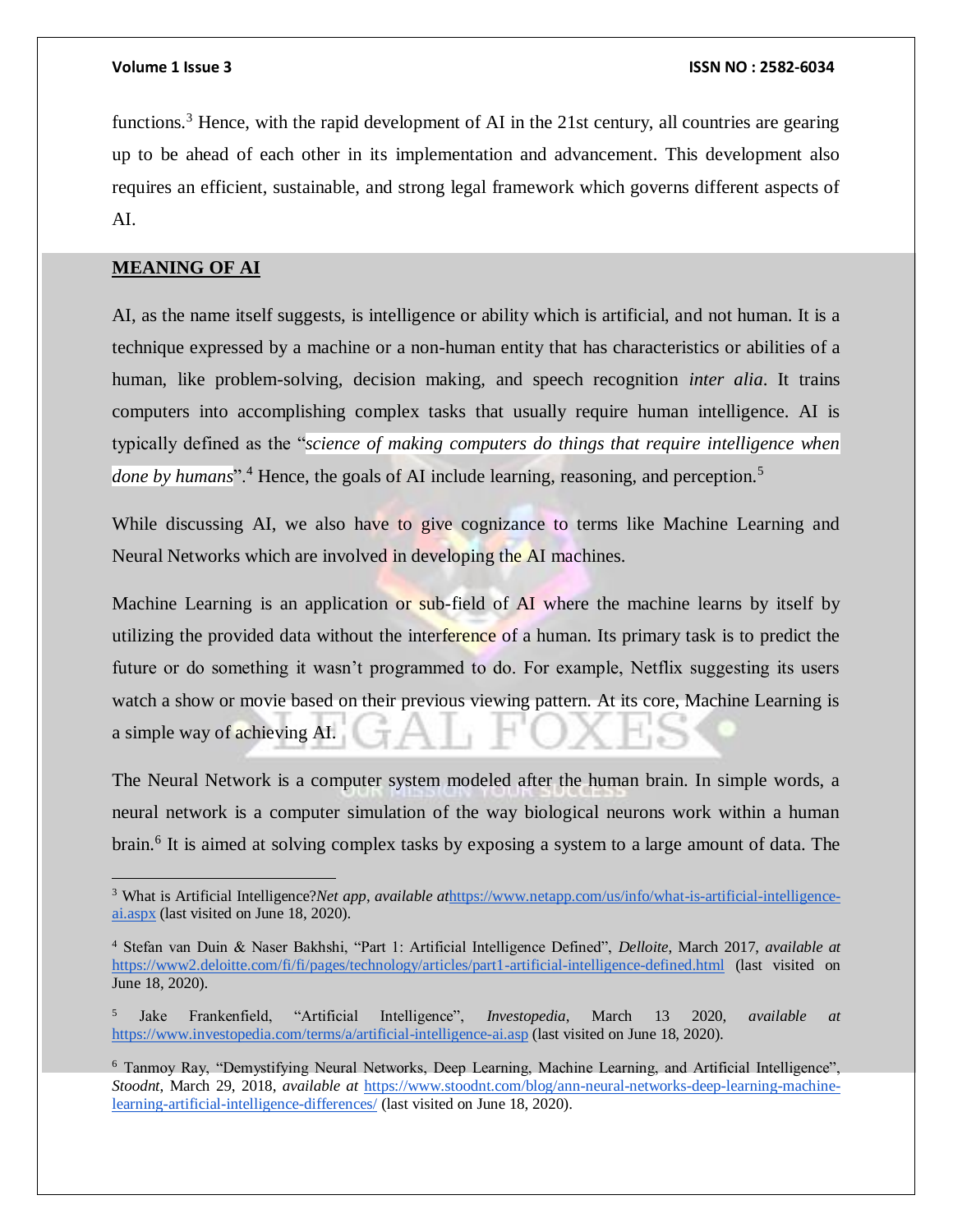system is then allowed to learn on its own how to make the best predictions. It solves problems using mathematical models like linear algebra, calculus (differentiation), etc. Thus, we can say that the neural network is the core and behind the output/result that we receive in facial recognition, music recommendations, targeted advertisement, cancer prediction. Hence, we can arrange it like this: Artificial Neural Networksor ANNs are types of Machine Learning models which in itself is subclassed as AI. AI is used interchangeably with Machine Learning and Deep Learning, and more often than not AI is used as a marketing term whereas Machine Learning is a more technical term.

# **LEGAL PERSONALITY OF AI**

The legal framework has to evolve to cater to the technological changes and advancements. With advancement in technology, the vacuum to deal with novel legal issues arises due to the legislative void which exists. An efficient, precise, and effective legal framework prevents such complex legal disputes. It is seen that the lack of understanding and defining the legal personality of AI has led to various problems when it comes to determining the liability of a person. For example, in the case of *Jones v.*  $W + M$  *Automation, Inc.*<sup>7</sup>, a court in New York state held that the defendant was not liable for the injury caused to a worker by a robotic gantry loading system, because the manufacturer had complied with the prescribed regulations.<sup>8</sup>

This emphasizes the need to establish a legal definition of AI and determine its legal personality. A 2016 report by the European Parliament's Committee on Legal Affairs<sup>9</sup> questions whether robots "should be regarded as natural persons, legal persons, animals or objects – or whether a new category should be created."

It is pertinent to note that a person is in general usage, a human being (i.e. a natural person), though by statute the term may include a firm, labour organizations, partnerships, associations,

<sup>7</sup> 818 N.Y.S.2d 396.

<sup>8</sup> Jeremy Elman & Abel Castilla, "Artificial Intelligence and the law", *Techcrunch*, January 28, 2017, *available at*[https://techcrunch.com/2017/01/28/artificial-intelligence-and-the-law/\(](https://techcrunch.com/2017/01/28/artificial-intelligence-and-the-law/)last visited on June 18, 2020).

<sup>9</sup> European Parliament, Committee on Legal Affairs, *Draft Report with recommendations to the Commission on Civil Law Rules on Robotics,* 2015/2103(INL), PR\1095387EN.doc (May 31, 2016).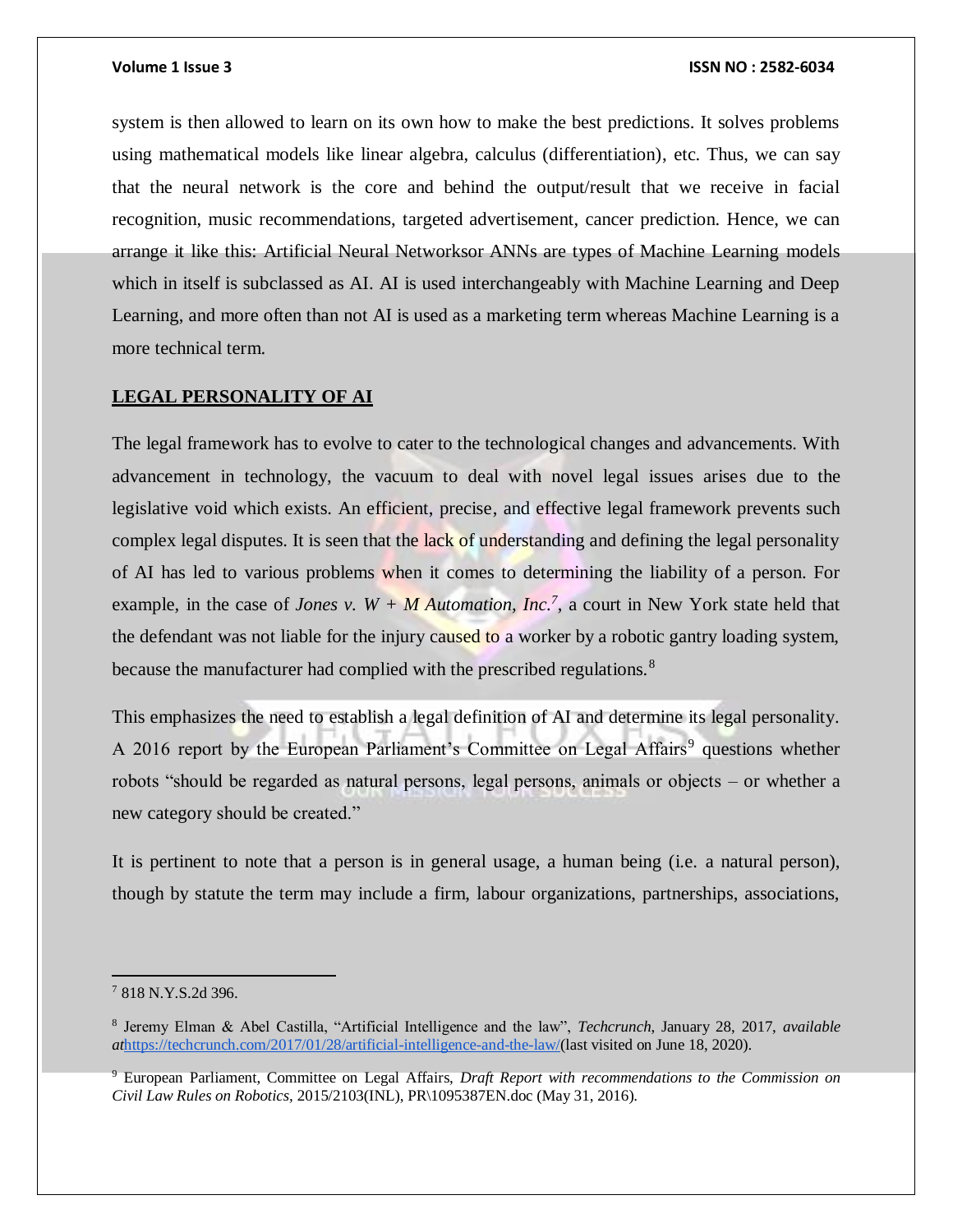and corporations.<sup>10</sup> A person may be natural, or juristic. A juristic or a legal person is any subject matter other than a human being to which law attributes personality.<sup>11</sup> Therefore, it can be said that a legal person is an entity to which rights and duties can be attributed.<sup>12</sup>

In the context of AI, the lacuna in the legal framework is evident when the traditional legal principles may not be sufficient to deal with the problems arising out of AI. For example, since AI is considered to be lifeless, during the occurrence of default, who is to be held liable? The model or the producer or manufacturer of the model? In the context of law relating to contracts, since the legal personhood of AI is ambiguous, can any contract involving AI be held void or valid? Further, when the AI is capable of taking autonomous decisions, is it possible to hold the manufacturer liable for any unlawful act or omission? Of course, considering that AI is inanimate, it is to be assumed that we cannot hold the model to be liable but the manufacturer can be held liable.

Recently, Saudi Arabia accepted an AI-based robot, Sophia, as its citizen, thereby conferring a legal personality. This led to various deliberations on whether other countries should follow the suit and confer a legal personality that is equivalent to that of citizenship? Even if the law cannot confer citizenship, can rights and duties be ascribed to such AI-based robots is another aspect which requires analysis.

In the context of Sophia, if the robot is recognized as a natural person, then it is entitled to rights, responsibilities, duties, can vote, pay tax, defend the country. If recognized as an artificial person like a company, then it will have rights and duties but no other obligations and privileges conferred to natural persons.

With such ambiguities, there is a need to recognize a new category of persons in the law. This has been emphasized in the report of the European Committee wherein it has suggested the creation of a special legal status called "Electronic Person" which can be ascribed to AI models or humanoid AI models. This should have its qualities wherein liabilities can be determined for

<sup>11</sup>*Ibid.*

<sup>10</sup> Sumeet Malik, *Concise Law Dictionary* (Eastern Book Company, Lucknow, 2016).

<sup>12</sup> Vinita Kumari, "Changing the dimension of person under different law" 1 *Indian Legal Solution Journal of Criminal and Constitutional Law* (2019).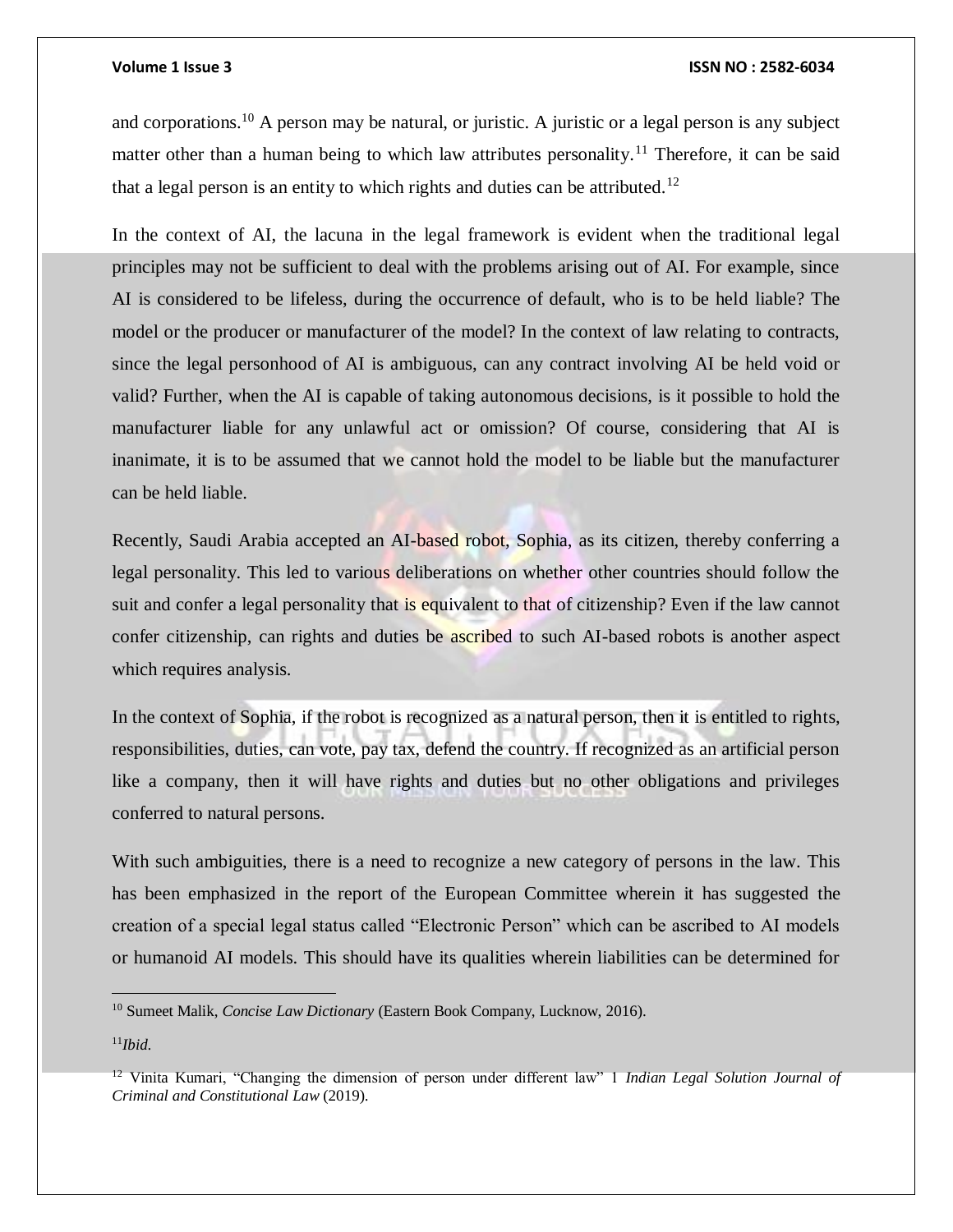any acts or omissions of the AI-based robots while limiting conferment of rights such as that of citizenship.<sup>13</sup>

# **LEGAL REGULATION OF AI**

While the determination of legal personality is a jurisprudential aspect of the law, with the rapid development of AI, it is pertinent for every country to regulate AI and its models to prevent misconduct and threat to society. While the regulation of AI is still in its infancy, countries are framing policies which emphasize on various legal issues, including data protection and privacy, transparency, human oversight, public administration and services, Lethal Autonomous Weapons Systems  $(LAWS)^{14}$  and autonomous vehicles. The development of regulation has been significant in the field of autonomous vehicles primarily. However, since the scope of analysis of this paper is on privacy aspects relating to AI specifically, areas relating to autonomous vehicles and LAWS is beyond its scope.

# **COMPARATIVE ANALYSIS OF PRIVACY AND AI IN DIFFERENT JURISDICTIONS**

The Privacy of an individual is considered one of the basic human rights that all individuals enjoy. The right to be let alone or right to **privacy** has been recognized in various jurisdictions across several democratic nations, and international law. The Universal Declaration of Human Rights (UDHR) clearly states that "*No one shall be subjected to arbitrary interference with his privacy, family, home or correspondence, nor to attacks upon his honor and reputation. Everyone has the right to the protection of the law against such interference or attacks".*<sup>15</sup>

With Artificial Intelligence being the current talking point, it is pertinent to give cognizance to the advancement of AI along with the data collected for the efficient functioning of the same system. As AI-based models mainly work on the inputs or the data provided by the users, the protection of personal data is the need of the hour.

<sup>13</sup> *Supra* note 10.

<sup>&</sup>lt;sup>14</sup>Congressional Research Service, "Defense Primer: U.S. Policy on Lethal Autonomous Weapon Systems" (December 19, 2019).

<sup>&</sup>lt;sup>15</sup> The Universal Declaration of Human Rights, 1948, art. 12.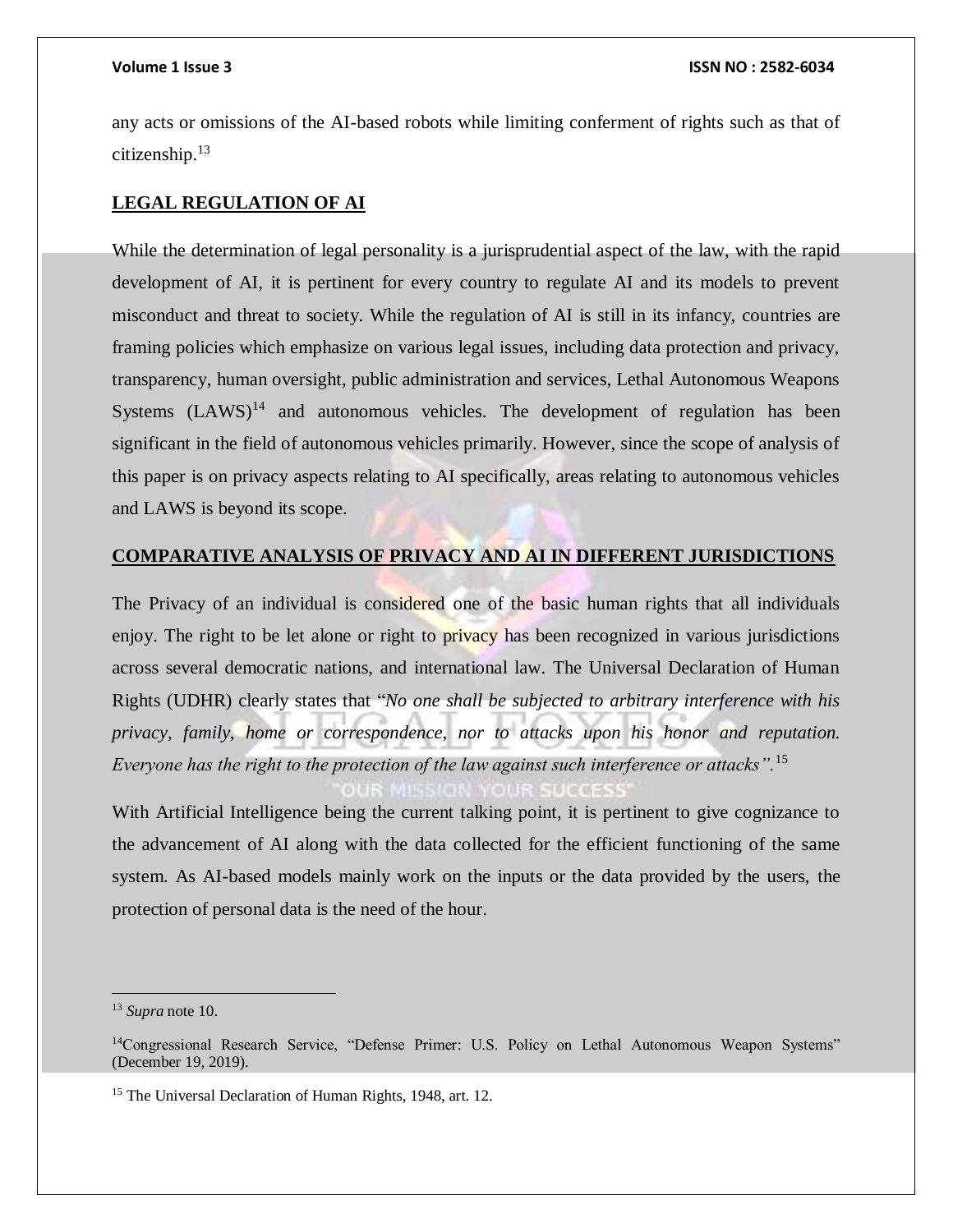As far as reconciling data protection and privacy vis-a-vis the advancement of AI is concerned, it can be said that it is a herculean task if not anything less. This conundrum arises because a rigid data protection regime may weaken the advancement of AI. The Advancement of AI largely depends on the historical data inputs. At the same time, it is hard to forgo the concerns of privacy which is as essential as the convenience that AI brings to the table. Today, machine recognition of faces has progressed rapidly from fuzzy images of cats to rapid recognition of individual humans. For instance, facial recognition used in mobile phones or surveillance cameras collectsindividuals' personal data which if not regulated strictly might be misused by the authorities collecting the data for their benefit. Facial recognition systems are also being deployed in and around the cities of various countries that lack the data protection legal framework, thereby increasing the concerns regarding privacy.

Additionally, there are also ethical concerns about the methods adopted by AI in collecting data of individuals. When there are a lawful method and basis prescribed for collecting the data of individuals, there can be no guarantee that the AI model will follow these guidelines when they are given the flexibility to collect data. For example, if the AI has been programmed to collect data relating to the health of individuals, we cannot guarantee that they would adhere to the guidelines prescribed. With such complex problems, it has become a challenge for legislators across the globe to come up with novel techniques and methods to provide comprehensive solutions by balancing privacy concerns with the advancement of AI. However, the work is in progress and many countries such as the USA, Israel, and the EU have made attempts to address the problems through guidelines, regulations, laws *inter alia*. The comparative analysis regarding regulations that exist in the USA, European Union, and Israel concerning aspects relating to data protection and privacy of AI-based models which may be relevant for India to adopt, has been provided below.

### **Artificial Intelligence and Privacy in the USA:**

As far as the USA is concerned, there is no umbrella legislation regarding privacy. The regulation is industry and sector-specific. Data protection and privacy laws in the USA are not horizontally applicable, rather have vertical applicability. Therefore, unlike the European Union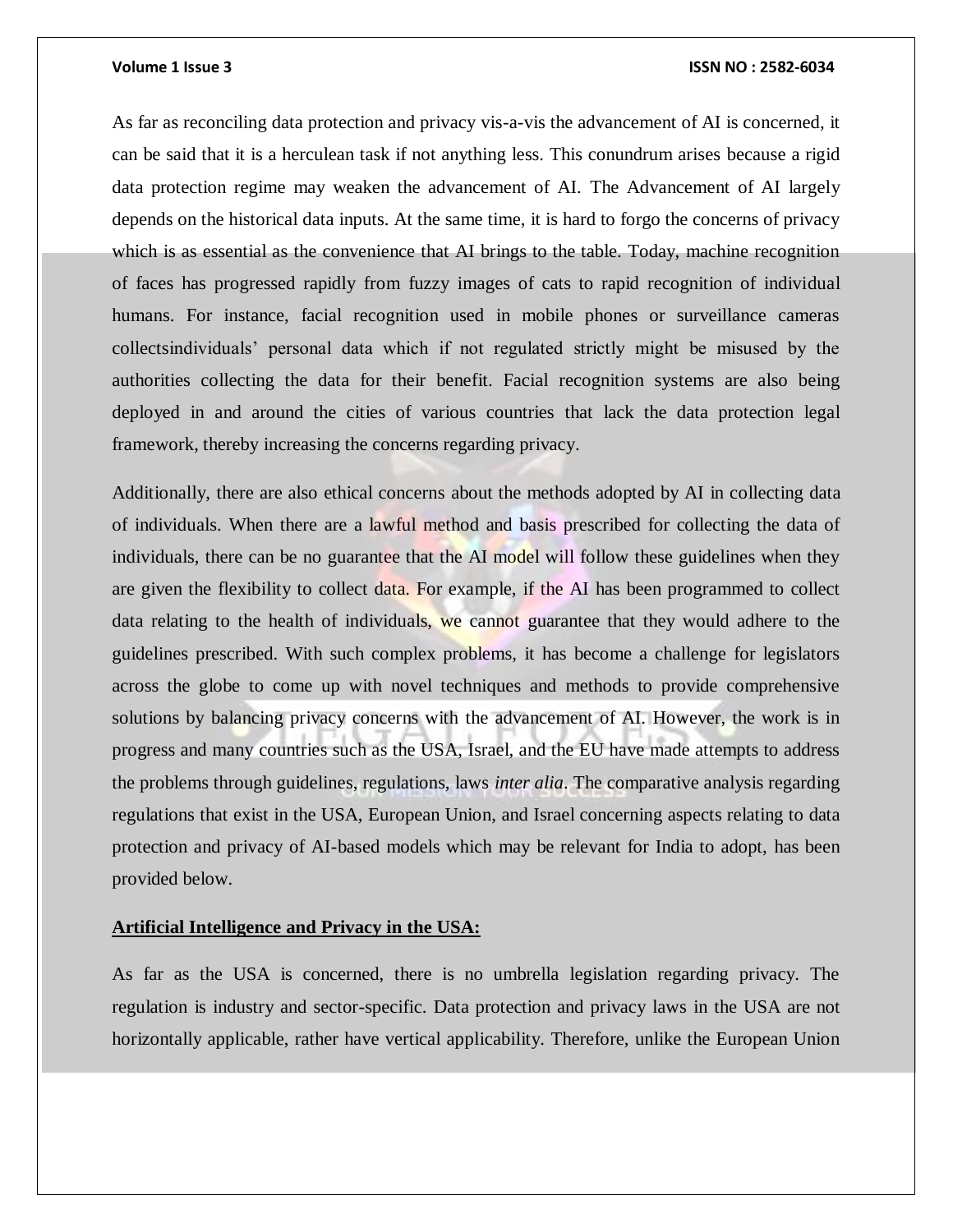$\overline{a}$ 

(EU), the USA has no data protection law at the federal level. However, some states like California have legislation which is similar to the GDPR.<sup>16</sup>

It is pertinent to make note of the fact that privacy, data protection, and data security concerns are dealt with by the US Federal Trade Commission (FTC) which is empowered to look into "deceptive practices" by the companies. It has been said that this includes the company doing any act against its published privacy commitments. Apart from this, privacy concerns have been incorporated in other sector-specific legislations like Driver's Privacy Protection Act, 1994 which regulates the usage of personal information collected by the motor vehicle authorities at the state level.<sup>17</sup> Nevertheless, with AI taking the center-stage in our society, it is evident that the FTC is not empowered to regulate privacy concerns when it comes to AI. This emphasizes the need to incorporate data protection and privacy concerns in a specialized AI legislation.

The need to incorporate the protection of privacy concerns and the handling of data has been recognized in the USA. The Report of the Committeeon Artificial Intelligence  $(2016)^{18}$  delves into the aspects relating to privacy vis-a-vis the development of AI and provides noteworthy suggestions. There are several bills such as the Future of AI Act, 2017, Innovative and Ethical Data Use Act of 2019, Consumer Online Privacy Rights Act *inter alia*. The House of Representatives also passed a resolution in 2019 regarding the development of guidelines for the ethical development of artificial intelligence. Among other things, it suggests the development of AI intending to guarantee information privacy and protection of one's data.<sup>19</sup>

The Innovative and Ethical Data Use Act of 2019 highlights the major concerns relating to privacy and empowers the US FTC to make rules and regulations to have a comprehensive privacy program. However, this does not extend to AI-based machines and programsper se. It broadly extends to the companies and corporations which have been defined under "Covered

<sup>16</sup> Andy Green, "Complete Guide to Privacy Laws in the US", *Varonis,* March 29, 2020, *available at*<https://www.varonis.com/blog/us-privacy-laws/> (last visited on June 18, 2020).

<sup>17</sup> Steven Chabinsky & Fr. Paul Pittman, "USA:Data Protection 2019", *ICLG.com,* July 3, 2020, *available at*<https://iclg.com/practice-areas/data-protection-laws-and-regulations/usa> (last visited on June 18, 2020).

<sup>&</sup>lt;sup>18</sup> The White House Office of Science and Technology Policy, "Summary of the 2018 White House Summit on Artificial Intelligence for American Industry" (May 10, 2018).

<sup>&</sup>lt;sup>19</sup> H.Res.153 -Supporting the development of guidelines for ethical development of artificial intelligence, 2019.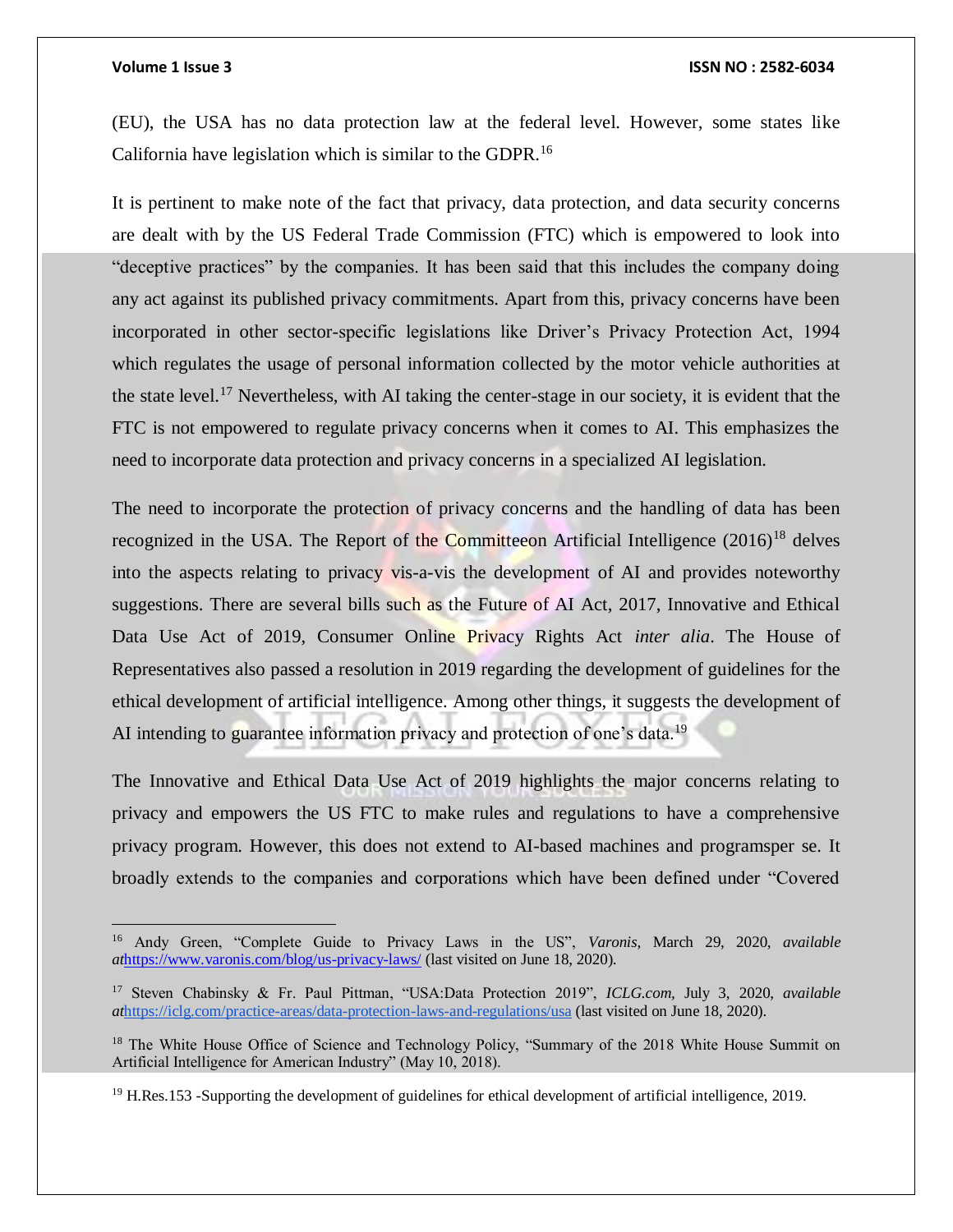Entities". Similarly, the Consumer Online Privacy Act also deals with placing requirements on entities that process or transfer a consumer's data. If a company uses AI to process and transfer data, the liability for any mistake is unclear. While the AI can be programmed by incorporating the guidelines provided in the bill, it is unclear whether the company using the AI can be held vicariously liable.

The ambiguity regarding the above-mentioned scenario has been potentially addressed by the Algorithmic Accountability Act of 2019 which provides for empowering the FTC to 'conduct automated decision system impact assessments and data protection impact assessments'.<sup>20</sup> This Act has now been referred to the Committee on Commerce, Science, and Transportation. The Act clearly defines the term 'Automated Decision System' which includes AI. The Act broadly sets out the guidelines to conduct assessments and promulgate regulations regarding the same within two years of the enactment coming into force. It directs the Data Protection Authority provided in the Act, to conduct data protection impact assessments of existing high-risk information systems. It also provides for the assessment of new high-risk assessment systems before its implementation. Therefore, it can be seen that with the prevailing ambiguity on the legal personality of AI, the lawmakers in the USA are exploring ways to overcome the issue by specialized legislation on data protection and privacy. While such legislations are laudable, it is to be kept in mind that imposing overburdening liabilities on the creators of AI may impede its development.

# **Artificial Intelligence and Privacy in the European Union:**

AI capabilities are advancing rapidly and to harness AI's full potential, the legal concerns often raised regarding its collection and use of personal data, and unpredictability in its output requires to be confronted. Hence, the European Union (EU) has introduced the General Data Protection Regulation (GDPR) for the regulation of technologically collected data which took effect on May 25, 2018. It is applied directly to all EU Member States without any implementing legislation needed. Unlike the USA, the GDPR has broader, horizontal applicability in the EU.

The GDPR does not specifically refer to AI, but rather regulates the collection and use of personal data regardless of the technology used, as previously mentioned. Any processing of

<sup>20</sup> Algorithmic Accountability Act, 2019.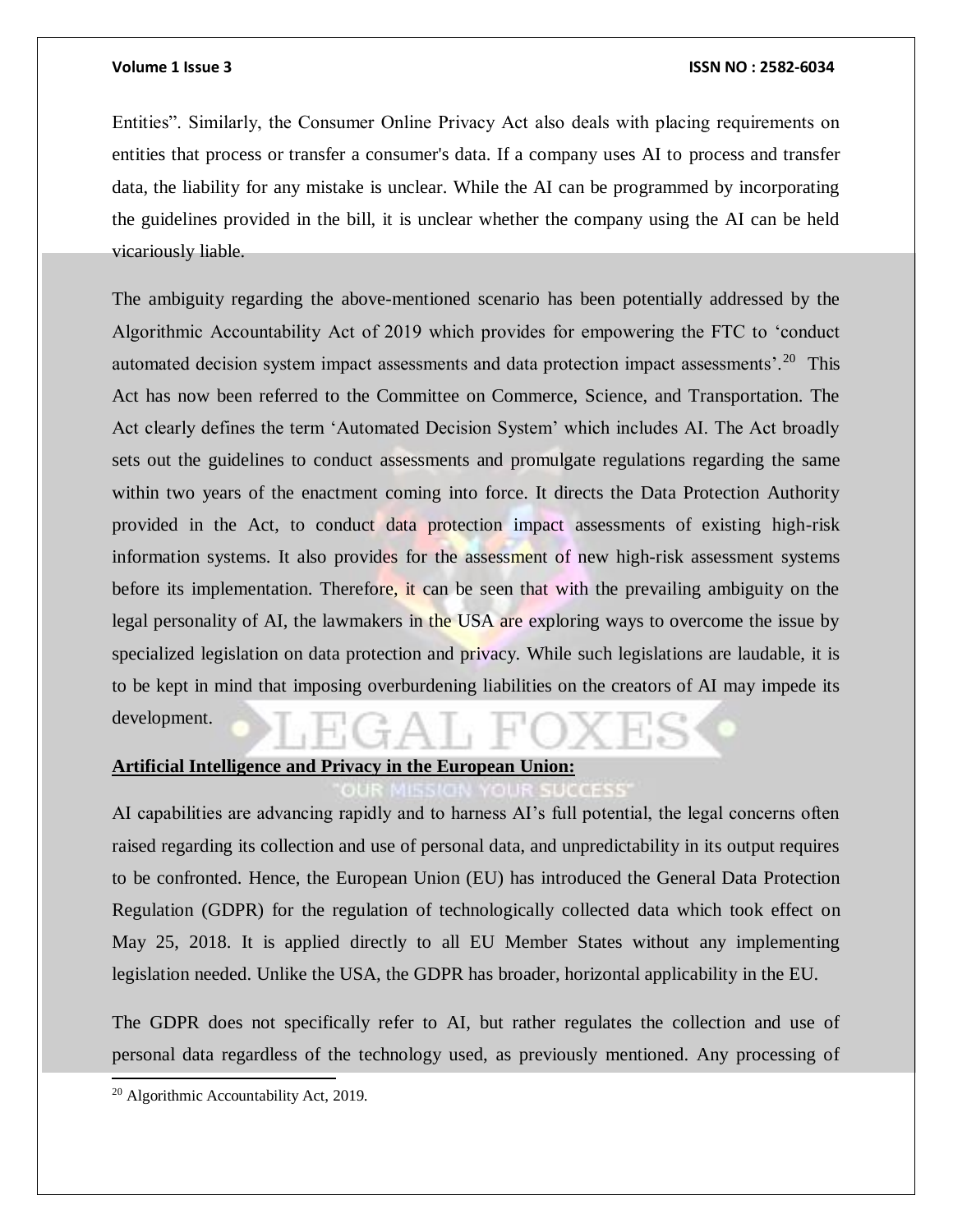personal data through an algorithm falls within the scope of the GDPR.<sup>21</sup> As a consequence, any technology that is designed to process personal data, including AI, is fully encapsulated by the regime. Therefore, the collection of personal data by AI systems falls within the regulations of GDPR and all the EU member states must develop AI in compliance with the GDPR. However, it is pertinent to note that not all AI systems collect personal data. Some are built to collect nonpersonal, anonymous data too, but the line between personal and non-personal data has increasinglybecome obscure. This is mainly because of the lack of anonymization techniques.

Before collecting or processing any personal data, some very important and basic statutory provisions of the GDPR are to be fulfilled. Article 5 of the GDPR $^{22}$  lays down six principles which have to be fulfilled by the AI systems for processing of personal data. The personal data collected must be processed lawfully, fairly and there must be transparency. Only adequate and relevant data must be collected and for specified and legitimate purposes only. Appropriate security of the personal data must be ensured including adequate protection against loss, destruction, or damage of the personal data.

The collection and processing of data by AI systems have to be also on par with Article  $6(1)$  of the GDPR $^{23}$  which lays down six provisions some of which include consent, the performance of a contract, compliance, legal obligation *inter alia.* Processing of data will be lawful only if atleast one of the six prerequisites are fulfilled.

One of the important aspects of AI is the automated decision-making. It is a process of deciding by automated means without any human involvement. These decisions can be based on factual data, as well as on digitally created profiles or inferred data. Article 22 of the  $GDPR<sup>24</sup>$ specifically regulates data involved in automated decision making by AI systems which include profiling<sup>25</sup> as well. Individuals have the right to not be subject to a decision based solely

 $\overline{a}$ 

<sup>24</sup>*Id.* at art. 22.

25*Id.* at art. 4 (4).

<sup>&</sup>lt;sup>21</sup>Centre for Information Policy Leadership, "Artificial Intelligence and Data Protection: How the GDPR Regulates AI" 4 (March, 2020).

<sup>22</sup> General Data Protection Regulation, 2018, art. 5.

<sup>23</sup>*Id.* at art. 6.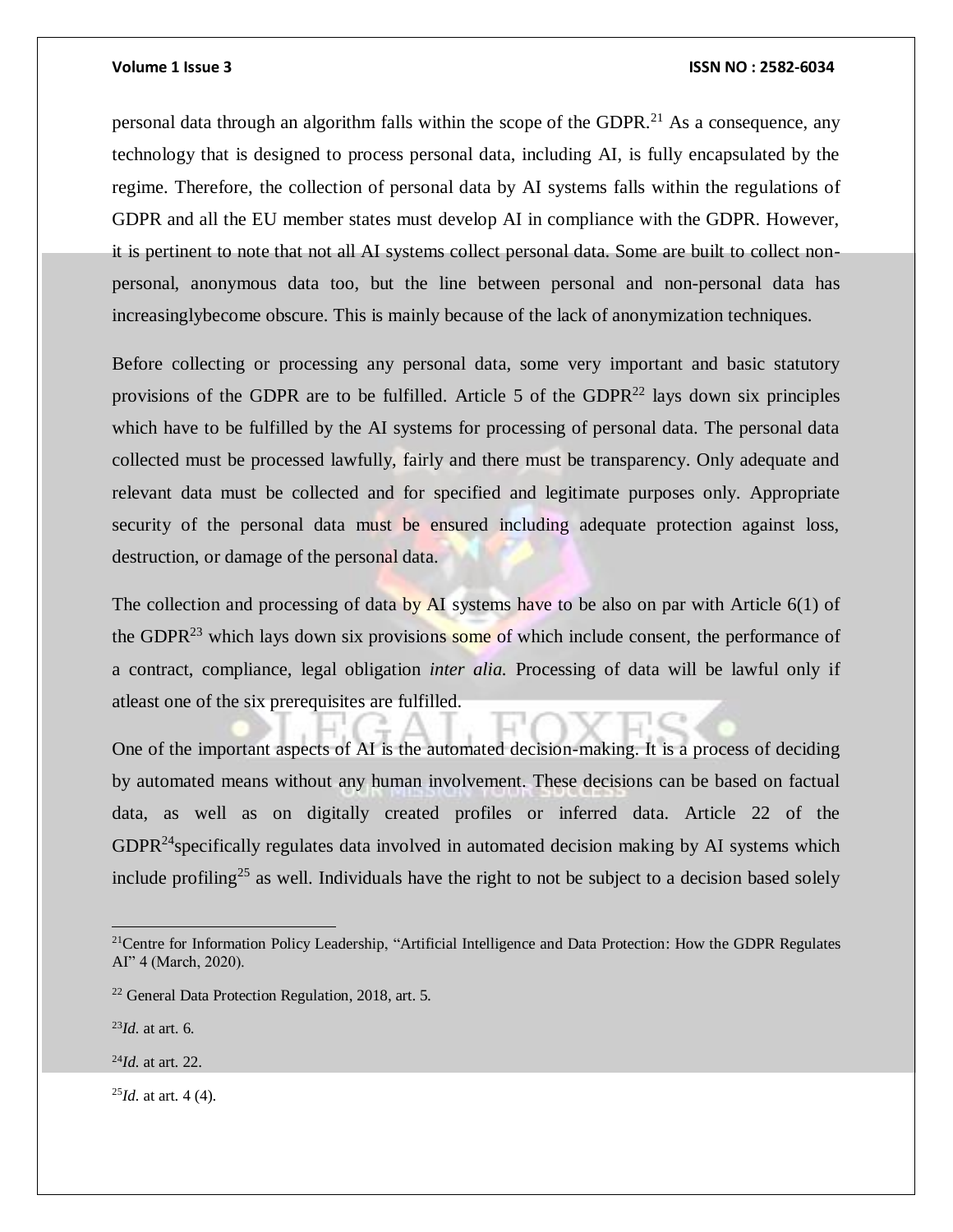on automated processing, including profiling. However, this is not applicable in all cases and has few exceptions. For example, when the individual has given explicit consent or when it is necessary for the performance of a contract.

The EU Commission has established a High-Level Expert Group  $(HLEG)^{26}$  which comprises 52 experts to set out a framework for achieving a trustworthy AI. HLEG has laid down several principals that businesses should meet while designing AI systems. These principles are not limited to data privacy yet they overlap with the requirements of GDPR.

The GDPR extensively regulates AI and addresses many of the potential risks and challenges associated with the processing of personal data through algorithms. In case of implementation of new legislation, it must be on par with the GDPR to avoid duplicity.

# **Artificial Intelligence and Privacy in Israel:**

Israel recently enacted Privacy Protection Regulations (Data Security), 5777-2017 according to the Privacy Protection Act, 5741-1981 to enforce the data protection requirements enumerated in the latter. Additionally, Human Dignity and Liberty, 5752-1992 establishes a constitutional right to privacy. There are other laws such as the Credit Data Law, 5776-2016, Biometric Identifiable Means and Information in Identifying Documentation and Database, 5770-2009 *inter alia*. 27 There can be no second thought over the fact that Israel has been one of the pioneers in legislating on privacy. Nevertheless, the advent of AI has opened up new concerns regarding privacy and data protection, and it is laudable that the law-makers have taken cognizance of the same. For instance, Chairman of the Science Committee Uri Maklev suggested the government review various aspects of AI such as privacy, legal liability, etc.<sup>28</sup>. The need to come up with specific legislation may also address other concerns such as that of online privacy for which there is no specific legislation.<sup>29</sup>

 $\overline{a}$ 

<sup>28</sup>Library of Congress, "Regulation of Artificial Intelligence: Middle East and North Africa" (November 6, 2019).

<sup>29</sup> DLA Piper, "Data Protection Laws of the World" (January 14 2020).

<sup>26</sup> EC, HLEG, *Ethics Guidelines for Trustworthy AI* (April 8, 2019).

<sup>27</sup> Ohad Elkeslassy, "Israel: Data Protection 2019", *ICLG.com,*and July 3, 2019, *available at*<https://iclg.com/practice-areas/data-protection-laws-and-regulations/israel> (last visited on June 18, 2020).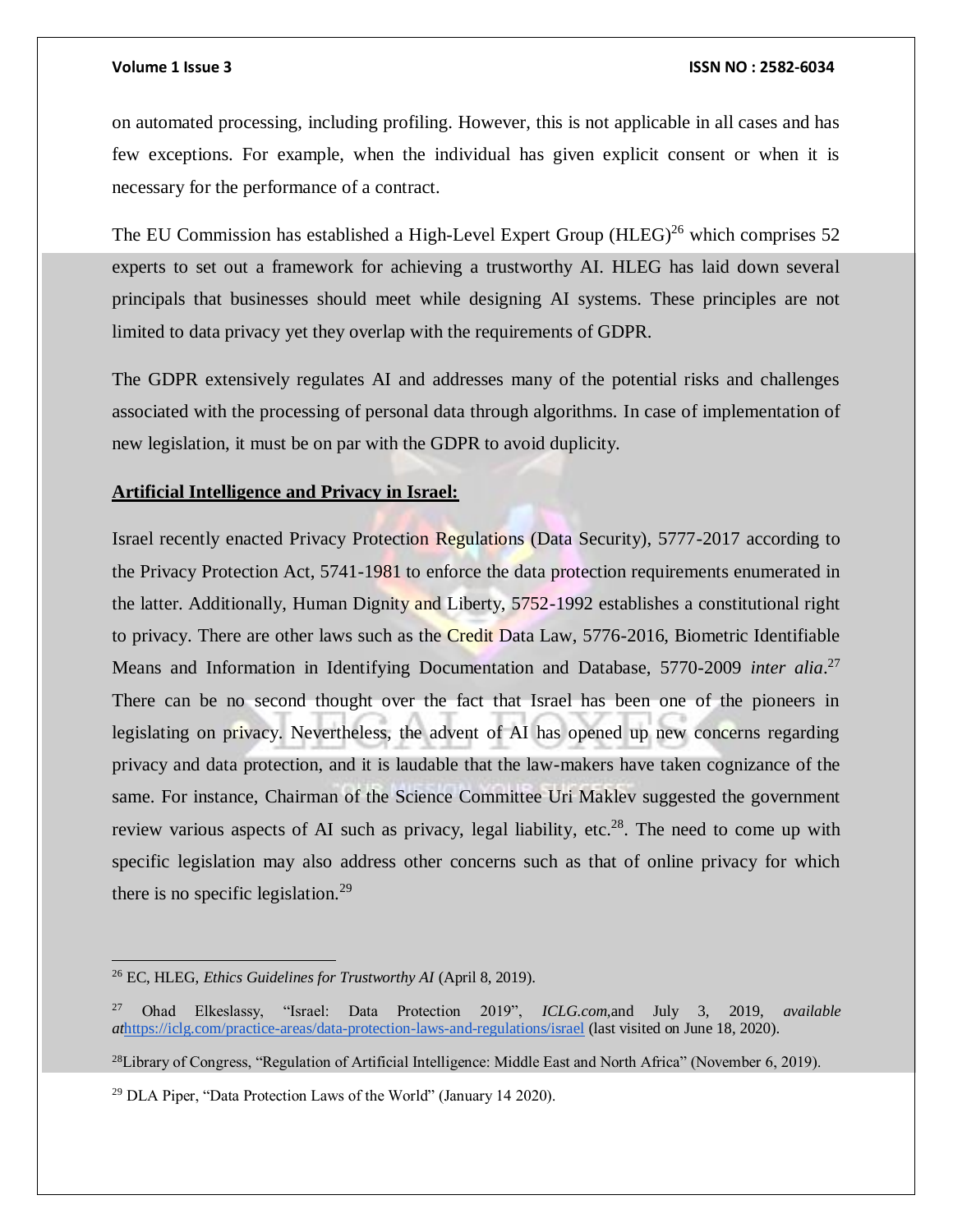As is the case with other countries, balancing privacy concerns and data protection on one hand, and the development of AI on the other has been a challenge to the legislators. However, it has been noticed that Israel has found a way to balance both, keeping the desirability of the same aside. In the field of AI-based medical research, a national programthat requires the health records of Israelis accumulated during the last  $30$  years was announced.<sup>30</sup> The health records included clinical data and genetic data, which comes within the scope of 'sensitive personal data'.<sup>31</sup> This raised privacy concerns, and it was further alleged that the consent of individuals was not obtained to use their data for the aforesaid purpose.

To address privacy concerns, the government came up with two solutions i.e., de-identification and the option to 'opt-out' of this. De-identification assigns a particular code to an individual's data, ergo,non-revelation of the true identity. However, it has to be noted that this only makes it difficult to trace the true identity, and not make it impossible. As far as 'opting out' is concerned, it is based on the presumption that if an individual chooses to stay in, there is an implicit consent to use the individual's data for the program. Implied consent is recognized by law under the Privacy Protection Act,  $5741-1982$ <sup>32</sup> However, some commentators suggest that this concept of 'opt-out' amounts to ridiculing privacy since consent has to be taken in advance.<sup>33</sup> While the concerns raised may hold water, it is to be noted that Israel has been proactive and deserves credit in regulating AI in the manner it deems fit.

# **ARTIFICIAL INTELLIGENCE IN INDIA**

A study by Canada's International Development Research Centre has shown that India is ahead of China and Israel in readiness of embracing AI.<sup>34</sup> According to *Crunchbase* data, there are 751

 $\overline{a}$ 

<sup>33</sup>*Supra* note 31.

<sup>30</sup> Haim Ravia, "Challenges to AI medical research under Israeli law", *Lexology*, October 24 2018, *available at*[https://www.lexology.com/library/detail.aspx?g=c2532d17-98e8-4b24-913a-0b1581ba8fca\(](https://www.lexology.com/library/detail.aspx?g=c2532d17-98e8-4b24-913a-0b1581ba8fca)last visited on June 18, 2020).

<sup>31</sup>*Supra* note 30.

<sup>&</sup>lt;sup>32</sup> Protection of Privacy Law, 5741-1981, s. 3.

<sup>34</sup>Hindol Sengupta, "Mission Artificial Intelligence", *Fortune India*, November 30, 2019, *available at*  [https://www.fortuneindia.com/polemicist/mission-artificial-intelligence/103838\(](https://www.fortuneindia.com/polemicist/mission-artificial-intelligence/103838)last visited on June 18, 2020).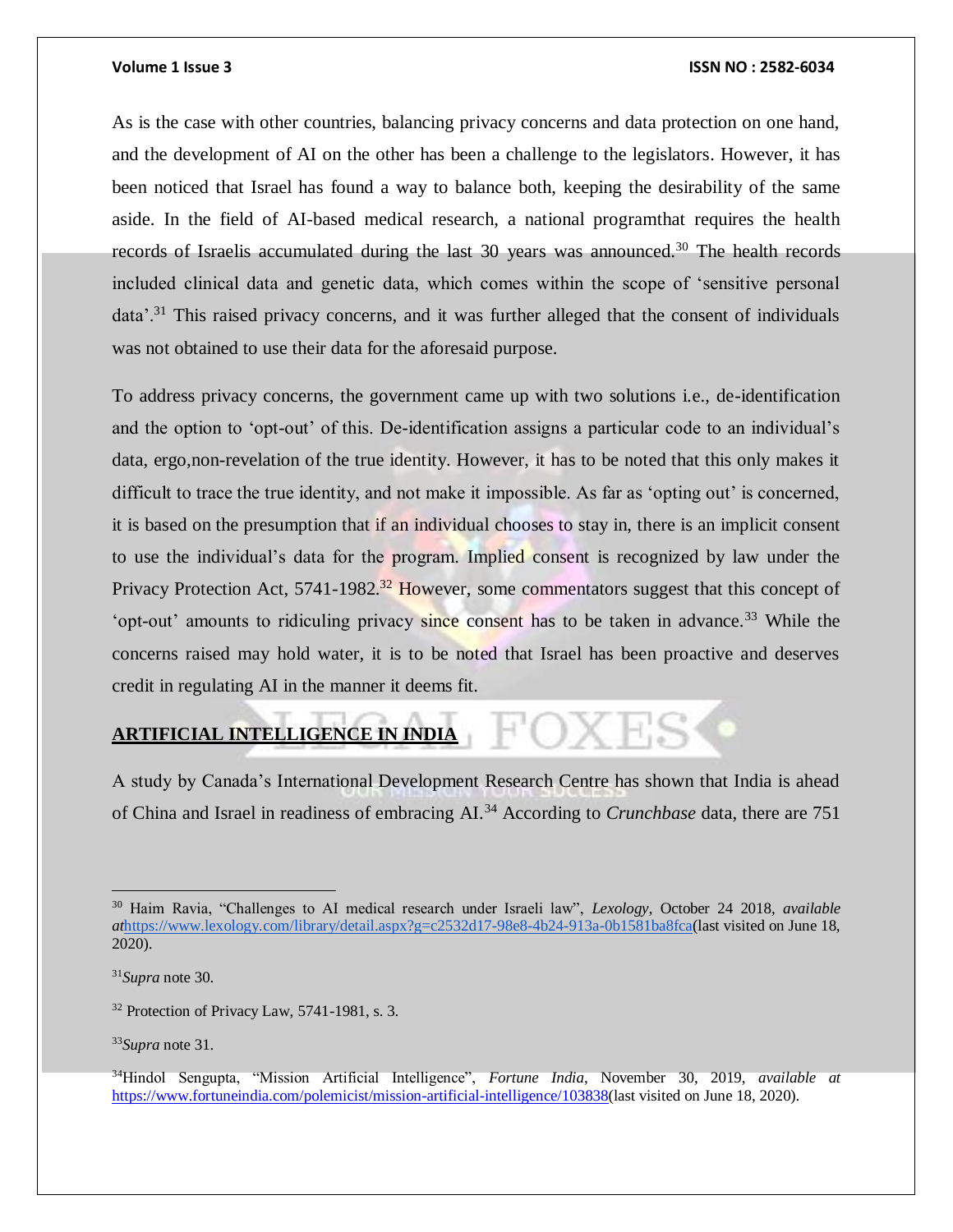companies in India which majorly operate in the field of  $AI$ <sup>35</sup>. Some estimates suggest that AI will boost India's annual growth rate by 1.3% by 2035.<sup>36</sup> This roughly translates to \$1 trillion of the Indian economy. In this context, with AI set to dominate the society, and the position that India occupies in the world provides the opportune moment for India to catapult itself as a leader in AI throughout the 21<sup>st</sup> century. However, for this, as the saying goes *'With great power comes greater responsibility'*, apart from focusing on AI education and research, a comprehensive and conducive legal framework is necessary to mitigate the negative impacts of AI without substantially hampering the advancement of AI.

The government has taken significant if not sufficient steps to catch up with the advancements. NITI Aayog, the government think-tank has come out with a discussion paper titled 'National Strategy for Artificial Intelligence'. Apart from this, to create a policy framework for AI, the Ministry of Electronics and Information Technology established four committees, of which one is 'Committee on Cybersecurity, Safety, Legal and Ethical issues'. In its draft report submitted to the government, the committee has dealt with privacy aspects relating to AI.

## **Data Protection Law:**

 $\overline{a}$ 

India presently does not have an umbrella data protection law like the EU. Presently, under the Information Technology Act, 2000, there are some provisions that relate to data protection and privacy.<sup>37</sup> It is pertinent to note that privacy was recognized as a fundamental right only recently by the Hon'ble Supreme Court of India.<sup>38</sup> Around the same time, the Union Government constituted a committee to suggest a data protection framework.<sup>39</sup> The committee then submitted

<sup>38</sup>*K.S.Puttaswamy v. Union of India,* (2017) 10 SCC 1.

<sup>35</sup> Crunchbase, "India Artificial Intelligence Companies", *available at*[https://www.crunchbase.com/hub/india](https://www.crunchbase.com/hub/india-artificial-intelligence-companies#section-overview)[artificial-intelligence-companies#section-overview\(](https://www.crunchbase.com/hub/india-artificial-intelligence-companies#section-overview)last visited on June 18, 2020).

<sup>36</sup> Nishant Malhotra & Saransh Roy, "National Artificial Intelligence Mission", *Invest India,* August 5, 2019, *available at* [https://www.investindia.gov.in/team-india-blogs/national-artificial-intelligence-mission\(](https://www.investindia.gov.in/team-india-blogs/national-artificial-intelligence-mission)last visited on June 18, 2020).

<sup>37</sup> Naqeeb Ahmed Kazia & Stephen Mathias, "Data protection and privacy in India", *Lexology*, [https://www.lexology.com/library/detail.aspx?g=d1edde8f-71b9-49cb-b333-35fcae73402b\(](https://www.lexology.com/library/detail.aspx?g=d1edde8f-71b9-49cb-b333-35fcae73402b)last visited on June 18, 2020).

<sup>39</sup> Surabhi Agarwal, "Justice BN Srikrishna to head Committee for data protection framework", *Economic Times,* August 1, 2017, *available at* [https://economictimes.indiatimes.com/news/politics-and-nation/justice-bn-srikrishna](https://economictimes.indiatimes.com/news/politics-and-nation/justice-bn-srikrishna-to-head-committee-for-data-protection-framework/articleshow/59866006.cms)[to-head-committee-for-data-protection-framework/articleshow/59866006.cms\(](https://economictimes.indiatimes.com/news/politics-and-nation/justice-bn-srikrishna-to-head-committee-for-data-protection-framework/articleshow/59866006.cms)last visited on June 18, 2020).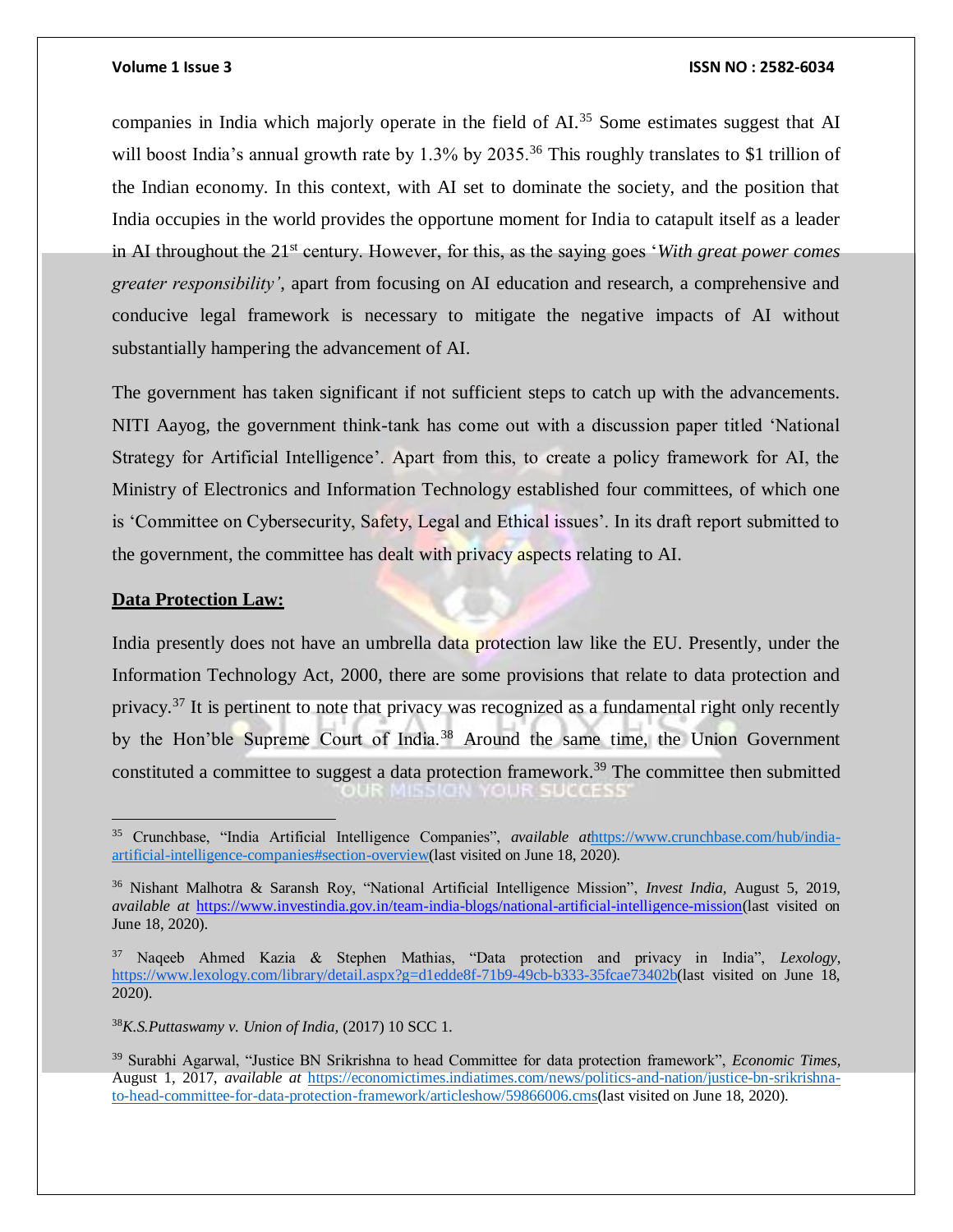a draft Personal Data Protection Bill, which has been approved by the Prime Minister's Office and the Cabinet after watering down some provisions. This Bill runs along with the 2017 judgement by the apex court which declared Right to Privacy as a fundamental right, and the GDPR. It aims at protecting the data of individuals of India and regulates the entities that collect and have access to this data.

The draft bill identifies three categories of data: *Sensitive data* includes information on financials, health, sexual orientation, genetics, transgender status, caste, and religious belief. *Critical data* includes information that the government stipulates from time to time as extraordinarily important, such as military or national security data. The third is a *general category*, which is not defined but contains the remaining data.<sup>40</sup> The approved bill also provides for the establishment of a Data Protection Authority (DPA) to regulate and enforce data protection laws. Presently, this bill has been referred to a Joint Parliamentary Committee (JPC) for further examination and analysis.

## **AI and Privacy in India:**

 $\overline{a}$ 

With a law on data protection still being a 'work in progress', India lacks a policy framework to address several privacy issues that are already arising due to the development of AI. The Data Protection Bill does not specifically protect privacy rights against automated decision making.<sup>41</sup> The discussion paper by NITI Aayog also suggests instituting a data privacy legal network, and sectoral regulations concerning privacy, security, and ethical aspects of AI.<sup>42</sup> The Report submitted by the Task Force on Artificial Intelligence also provides suggestions to tackle issues OUR MISSION YOU

<sup>40</sup> Vijay Govindarajan, Anup Srivastava, *et. al.,* "How India Plans to Protect Consumer Data", *Harvard Business Review,* December 18, 2019, *available at* <https://hbr.org/2019/12/how-india-plans-to-protect-consumer-data> (last visited on June 18, 2020).

<sup>&</sup>lt;sup>41</sup> Amber Sinha & Elonnai Hickok, "The Srikrishna Committee Data Protection Bill and Artificial Intelligence in India", *The Centre for Internet Society India,* September 3, 2018, *available at*[https://cis-india.org/internet](https://cis-india.org/internet-governance/blog/the-srikrishna-committee-data-protection-bill-and-artificial-intelligence-in-india)[governance/blog/the-srikrishna-committee-data-protection-bill-and-artificial-intelligence-in-india\(](https://cis-india.org/internet-governance/blog/the-srikrishna-committee-data-protection-bill-and-artificial-intelligence-in-india)last visited on June 18, 2020).

<sup>42</sup> Divjyot Singh, Kunal Lohani, *et. al.,*"AI Machine Learning & Big Data 2020 India", *Global Legal Insights*, *available at* [https://www.globallegalinsights.com/practice-areas/ai-machine-learning-and-big-data-laws-and](https://www.globallegalinsights.com/practice-areas/ai-machine-learning-and-big-data-laws-and-regulations/india#chaptercontent6)[regulations/india#chaptercontent6\(](https://www.globallegalinsights.com/practice-areas/ai-machine-learning-and-big-data-laws-and-regulations/india#chaptercontent6)last visited on June 18, 2020).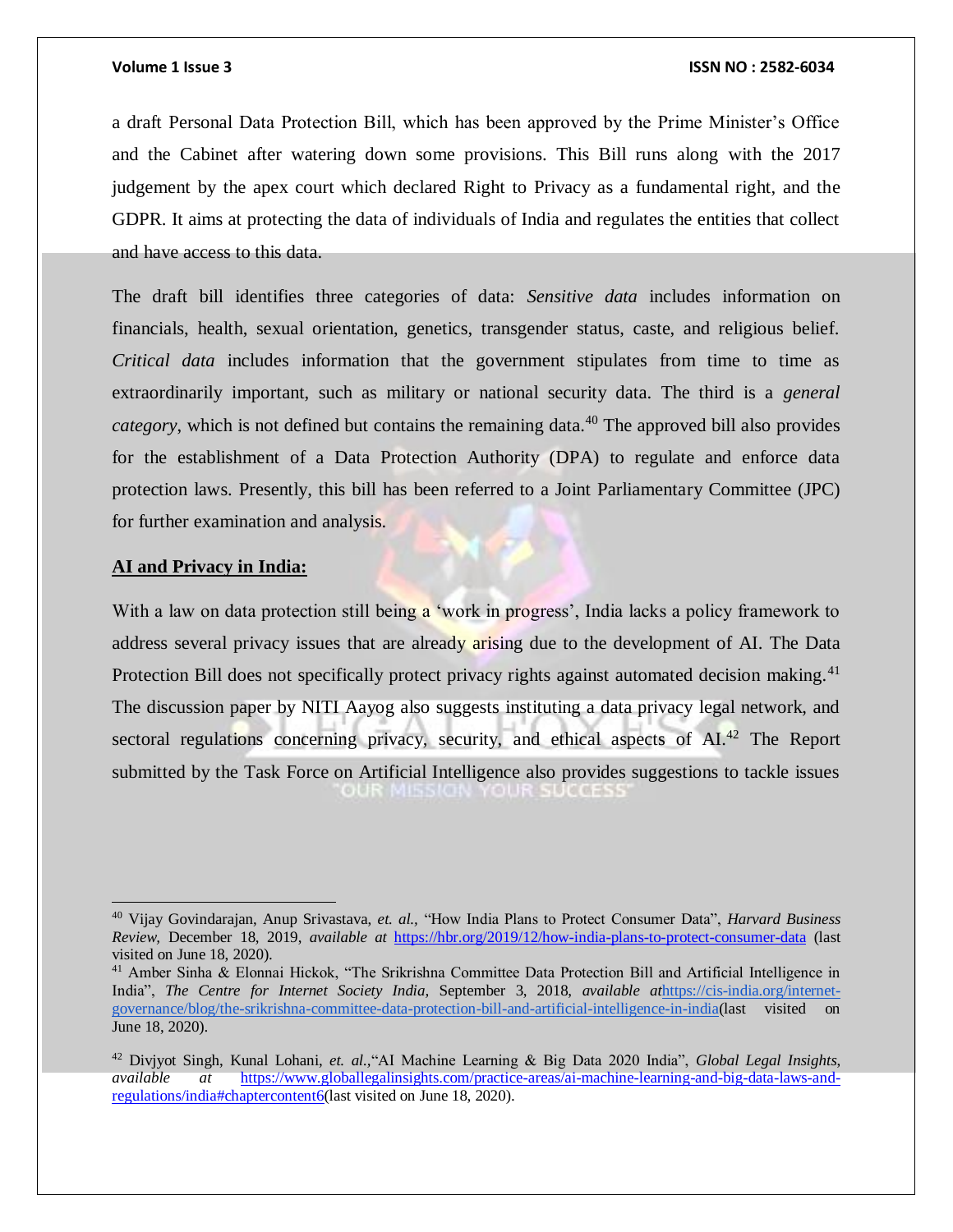$\overline{a}$ 

### **Volume 1 Issue 3 ISSN NO : 2582-6034**

concerning privacy and data protection.<sup>43</sup> The draft report by the Committee on Cybersecurity, Safety, Legal and Ethical issues delves into privacy concerns and AI substantially.

The draft report recognizes the inherent risks of AI models concerning privacy breach and the unforeseen asymmetries that these models may produce in the long run.<sup>44</sup> It also suggests the use of methods such as 'anonymisation' or 'de-identification', whereby datasets are processed to remove data that relates tothe true identity of individuals. While taking note of the Bureau of Indian Standards (BIS) setting up a committee for standardization in AI, it further recommends the need to coordinate and collaborate at an international level where similar standards are being developed. In another section, the draft report calls upon the government to establish the necessary infrastructure for safety testing and certification of AI.

The draft report recommends setting up a robust anonymization infrastructure in order to make large sets of data available to the public for development. It also suggests the establishment of a National Resource Center for taking initiatives such as monitoring technological development, cybersecurity, sharing best practices *inter alia,* and function as a nodal agency to deal with other related issues such as safety, ethical and legal issues.

After having analyzed the privacy aspects regarding AI of the EU, the USA, and Israel, the authors recommend the following measures which the government may undertake:

- Enact the Personal Data Protection Bill at the earliest to provide a foundation for developing sector-specific privacy laws in the future.
- BIS to come up with privacy standards like encryption standards that AI-based systems should meet. Data Protection Authority should be empowered to examine whether the AI-based systems are meeting the required criterion and publish a 'privacy riskassessment' report regularly.
- Develop anonymisation infrastructure for 'Sensitive personal data'; other data which may infringe the privacy of the individual, such as 'personal data', maybe de-identified. The

<sup>43</sup> Report of Task Force on Artificial Intelligence (March, 2018) *available at*[https://dipp.gov.in/sites/default/files/Report\\_of\\_Task\\_Force\\_on\\_ArtificialIntelligence\\_20March2018\\_2.pdf\(](https://dipp.gov.in/sites/default/files/Report_of_Task_Force_on_ArtificialIntelligence_20March2018_2.pdf)last visited on June 18, 2020).

<sup>&</sup>lt;sup>44</sup> Ministry of Electronics and Information Technology, "Draft report Committee on Cybersecurity, Safety, Legal and Ethical issues" (December 2019).